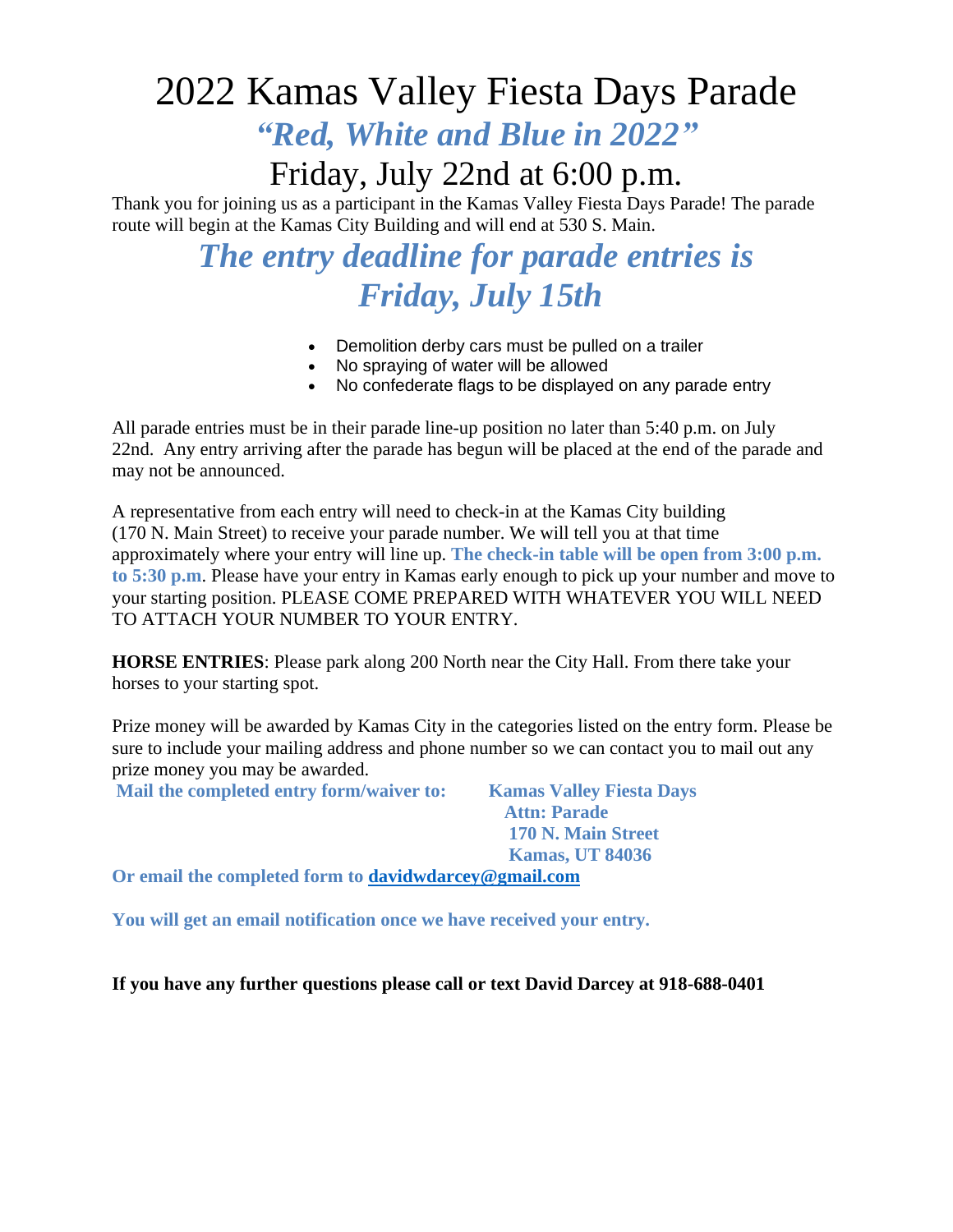# PARADE ENTRY FORM

Friday, July 22nd - 6:00 PM Theme: "Red, White and Blue in 2022"

Kamas Valley Fiesta Days Attn: Parade 170 N. Main Street Kamas, UT 84036

Email Forms to: davidwdarcey@gmail.com

### *Entry Forms due no later than Friday July 15, 2022*

| During the parade, you will be judged in these categories: |
|------------------------------------------------------------|
| <b>Entry Type</b> (please circle one)                      |
| o Motorized Vehicle                                        |
| $\circ$ Float /Flatbed                                     |
| $\circ$ Walking/Marching                                   |
| o Horse mounted/Horse-drawn                                |
|                                                            |
| <b>Category:</b> (please circle one)                       |
| o Horse Drawn/Mounted                                      |
| o Business                                                 |
| $\circ$ Novelty/Family/Individual                          |
| o Performing Group                                         |
| o Community (town, city, school)                           |
| Approximate length of your entry:                          |

Script to be announced: (Please include names for those who should be announced and please keep it brief and legible.)

\_\_\_\_\_\_\_\_\_\_\_\_\_\_\_\_\_\_\_\_\_\_\_\_\_\_\_\_\_\_\_\_\_\_\_\_\_\_\_\_\_\_\_\_\_\_\_\_\_\_\_\_\_\_\_\_\_\_\_\_\_\_\_\_\_\_\_\_\_\_\_\_\_\_\_\_\_\_ \_\_\_\_\_\_\_\_\_\_\_\_\_\_\_\_\_\_\_\_\_\_\_\_\_\_\_\_\_\_\_\_\_\_\_\_\_\_\_\_\_\_\_\_\_\_\_\_\_\_\_\_\_\_\_\_\_\_\_\_\_\_\_\_\_\_\_\_\_\_\_\_\_\_\_\_\_\_ \_\_\_\_\_\_\_\_\_\_\_\_\_\_\_\_\_\_\_\_\_\_\_\_\_\_\_\_\_\_\_\_\_\_\_\_\_\_\_\_\_\_\_\_\_\_\_\_\_\_\_\_\_\_\_\_\_\_\_\_\_\_\_\_\_\_\_\_\_\_\_\_\_\_\_\_\_\_ \_\_\_\_\_\_\_\_\_\_\_\_\_\_\_\_\_\_\_\_\_\_\_\_\_\_\_\_\_\_\_\_\_\_\_\_\_\_\_\_\_\_\_\_\_\_\_\_\_\_\_\_\_\_\_\_\_\_\_\_\_\_\_\_\_\_\_\_\_\_\_\_\_\_\_\_\_\_ \_\_\_\_\_\_\_\_\_\_\_\_\_\_\_\_\_\_\_\_\_\_\_\_\_\_\_\_\_\_\_\_\_\_\_\_\_\_\_\_\_\_\_\_\_\_\_\_\_\_\_\_\_\_\_\_\_\_\_\_\_\_\_\_\_\_\_\_\_\_\_\_\_\_\_\_\_\_ \_\_\_\_\_\_\_\_\_\_\_\_\_\_\_\_\_\_\_\_\_\_\_\_\_\_\_\_\_\_\_\_\_\_\_\_\_\_\_\_\_\_\_\_\_\_\_\_\_\_\_\_\_\_\_\_\_\_\_\_\_\_\_\_\_\_\_\_\_\_\_\_\_\_\_\_\_\_ \_\_\_\_\_\_\_\_\_\_\_\_\_\_\_\_\_\_\_\_\_\_\_\_\_\_\_\_\_\_\_\_\_\_\_\_\_\_\_\_\_\_\_\_\_\_\_\_\_\_\_\_\_\_\_\_\_\_\_\_\_\_\_\_\_\_\_\_\_\_\_\_\_\_\_\_\_\_

#### **For additional information please contact David Darcey at 918-688-0401 PLEASE COMPLETE THE WAIVER & RELEASE attached TO THIS ENTRY FORM.**